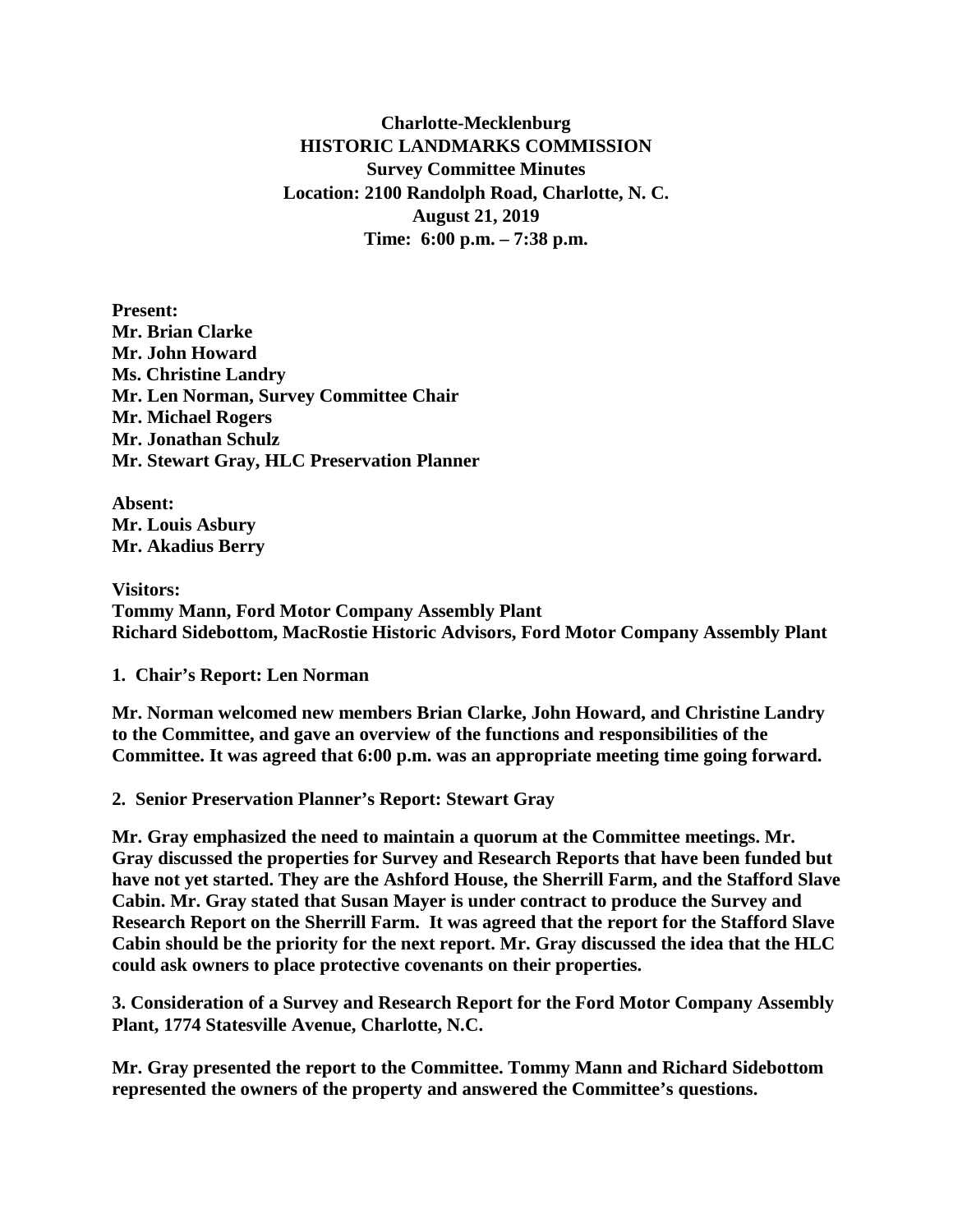**MR. ROGERS PRESENTED A MOTION SECONDED BY MR. CLARKE THAT THE SURVEY COMMITTEE RECOMMEND TO THE HISTORIC LANDMARKS COMMISSION THAT IT PROCESS THE FORD MOTOR COMPANY ASSEMBLY PLANT, 1774 STATESVILLE AVENUE, CHARLOTTE, N.C., FOR LANDMARK DESIGNATION, INCLUDING THE INTERIOR AND EXTERIOR OF THE BUILDING AND A PORTION OF THE TAX PARCEL AS PRESENTED TO THE COMMITTEE. THE COMMITTEE UNANIMOULY APPROVED THE MOTION.**

**4. Consideration of a Survey and Research Report for the Helper-Walley House, 603 North Main Street, Davidson, N.C.** 

**Mr. Gray presented the Survey and Research Report for the Helper-Walley House to the Committee. The Committee agreed that the report should make a stronger case for special significance. Mr. Gary stated that he will convey that message to the consultant who prepared the report and that a revised report will be presented to the Committee at a future meeting.**

**5. Beatties Ford Road Corridor Study**

**Mr. Gray reported that the HLC has stated its interest in conducting a study of the Beatties Ford Road corridor to identify significant historic resources. Staff recommends that the Survey Committee consider a first phase of the survey to include Washington Heights, University Park, the buildings that front Beatties Ford Road between Brookshire Blvd and Interstate 85, and all surviving Green Book properties along the Beatties Ford Road Corridor.**

**The survey of Washington Heights would include an inventory of all pre-1945 buildings. The survey would also include any post-1945 architecturally or historically significant buildings. An historic report on the University Park neighborhood would be produced with a general analysis of the housing stock and identify architecturally and historically significant properties. The survey would also inventory all pre-1945 buildings that front Beatties Ford Road, and any post-1945 architecturally or historically significant buildings, and all surviving Green Book properties along the Beatties Ford Road Corridor. Mr. Gray recommended that Brandon Lunsford might be the appropriate consultant to perform the work. The Committee agreed that the scope was appropriate. Mr. Gray stated that Staff will attempt to produce a final scope and cost and present those to the Committee at its September meeting.**

## **6. Old Business**

**There was no old business.**

**7. New Business**